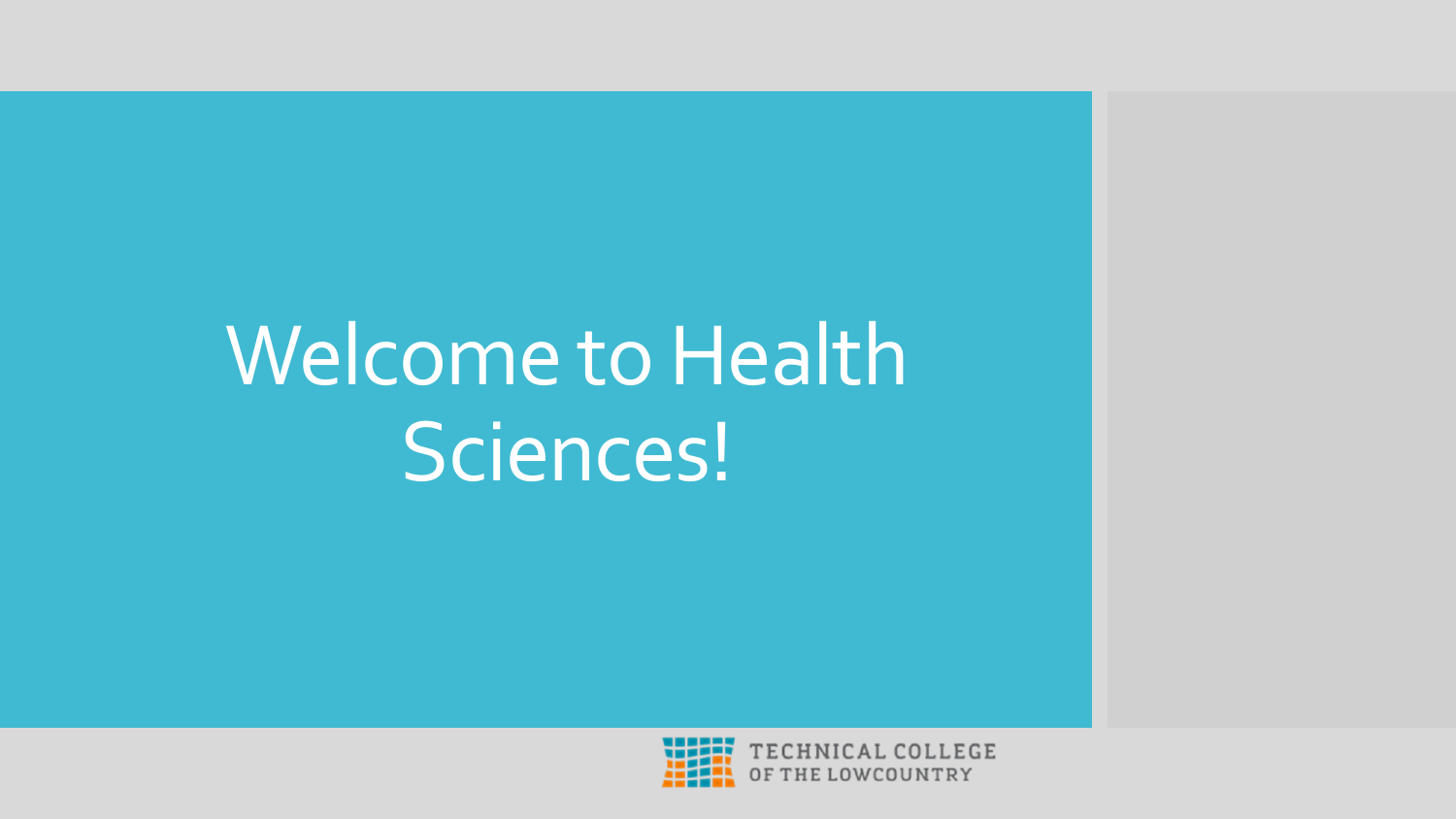## TCL Health Sciences Programs

- **Nursing**
- Radiologic Technology Medical Assisting
- Surgical Technology
- 
- Physical Therapist Assistant Massage Therapy

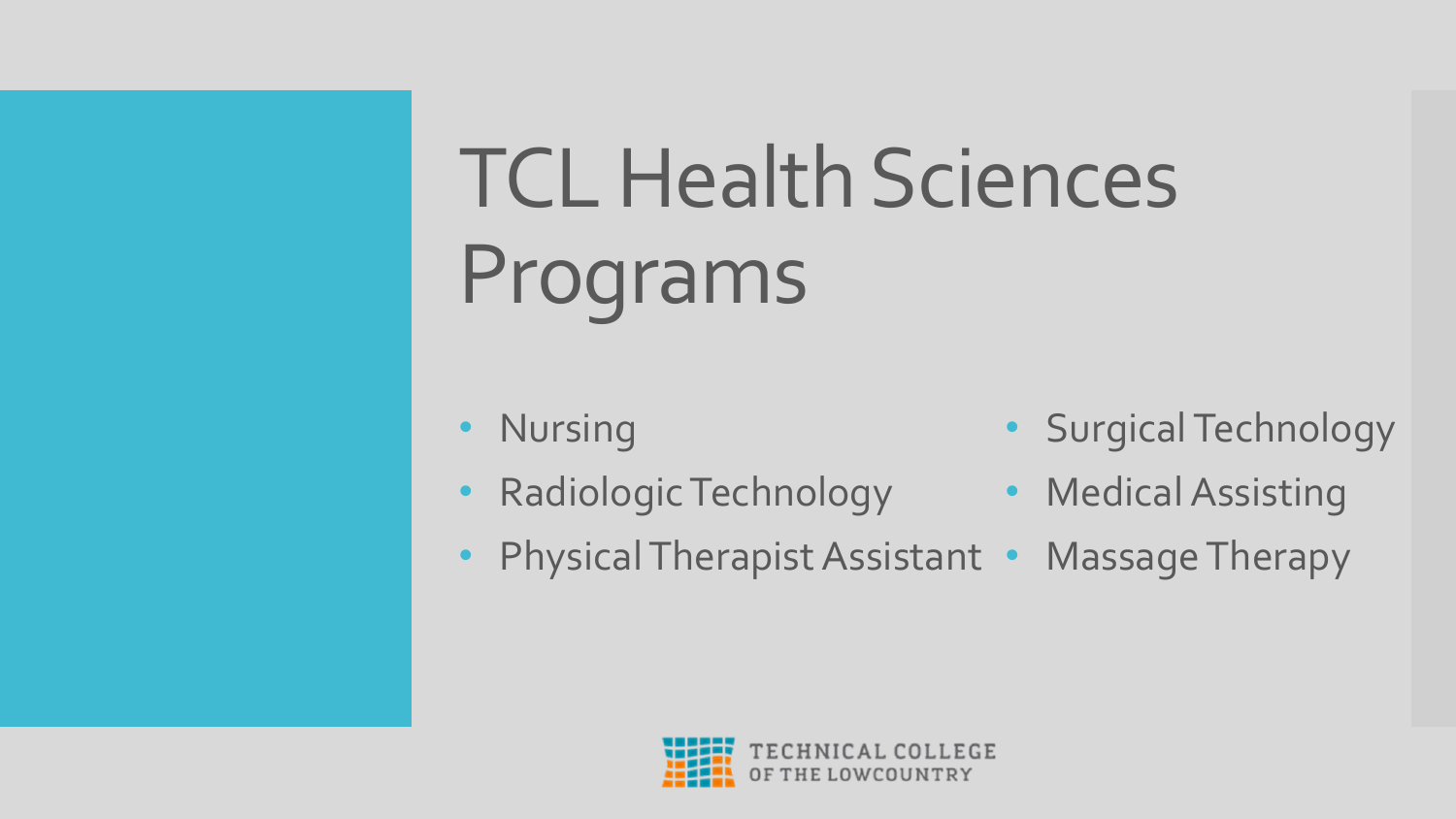## Health Sciences Advisor

Cindy Mooney cmooney@tcl.edu 843-525-8326

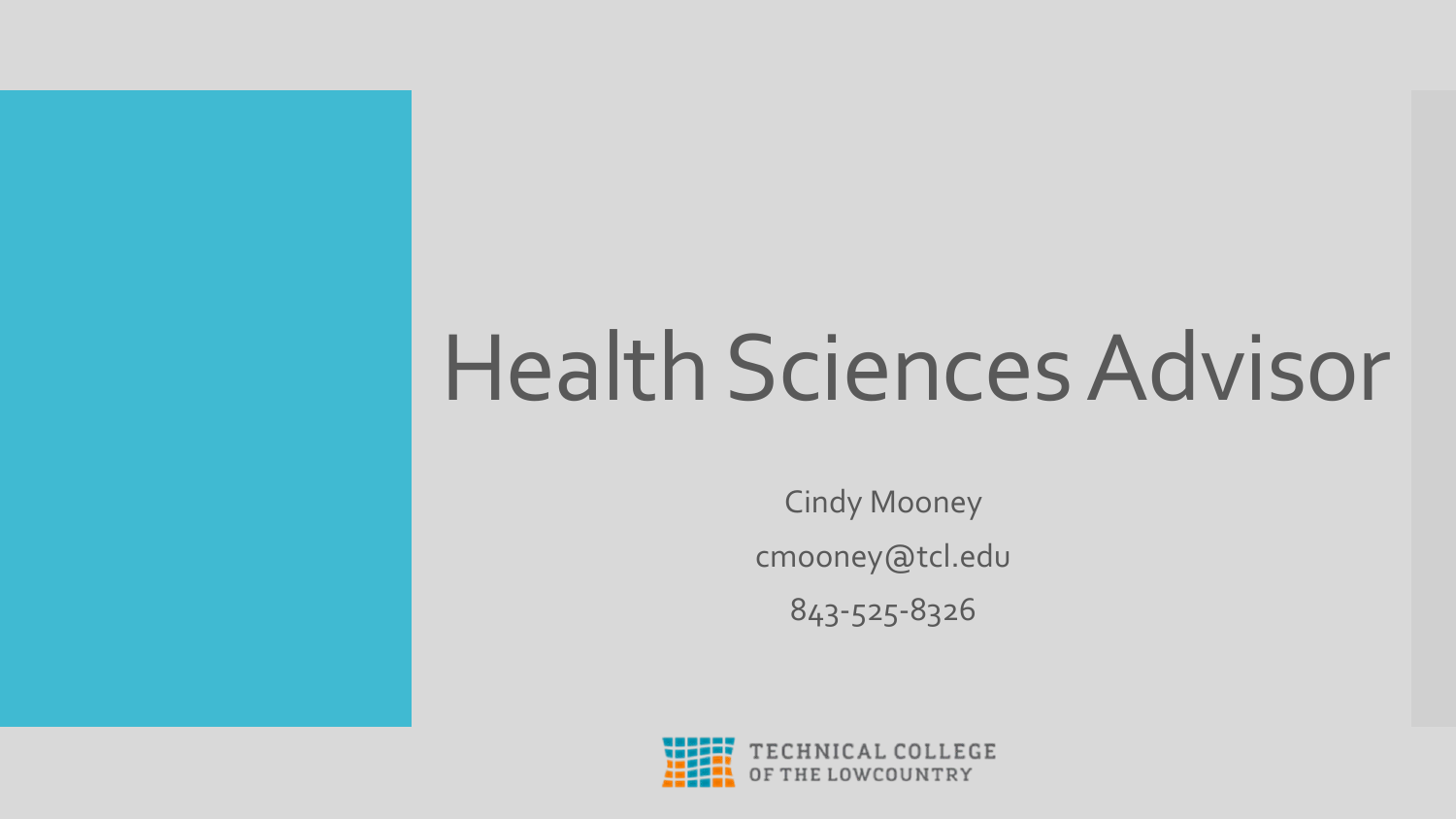# Nursing Program

Program Director: Vandy Amason, MSN, RN, CMSRN

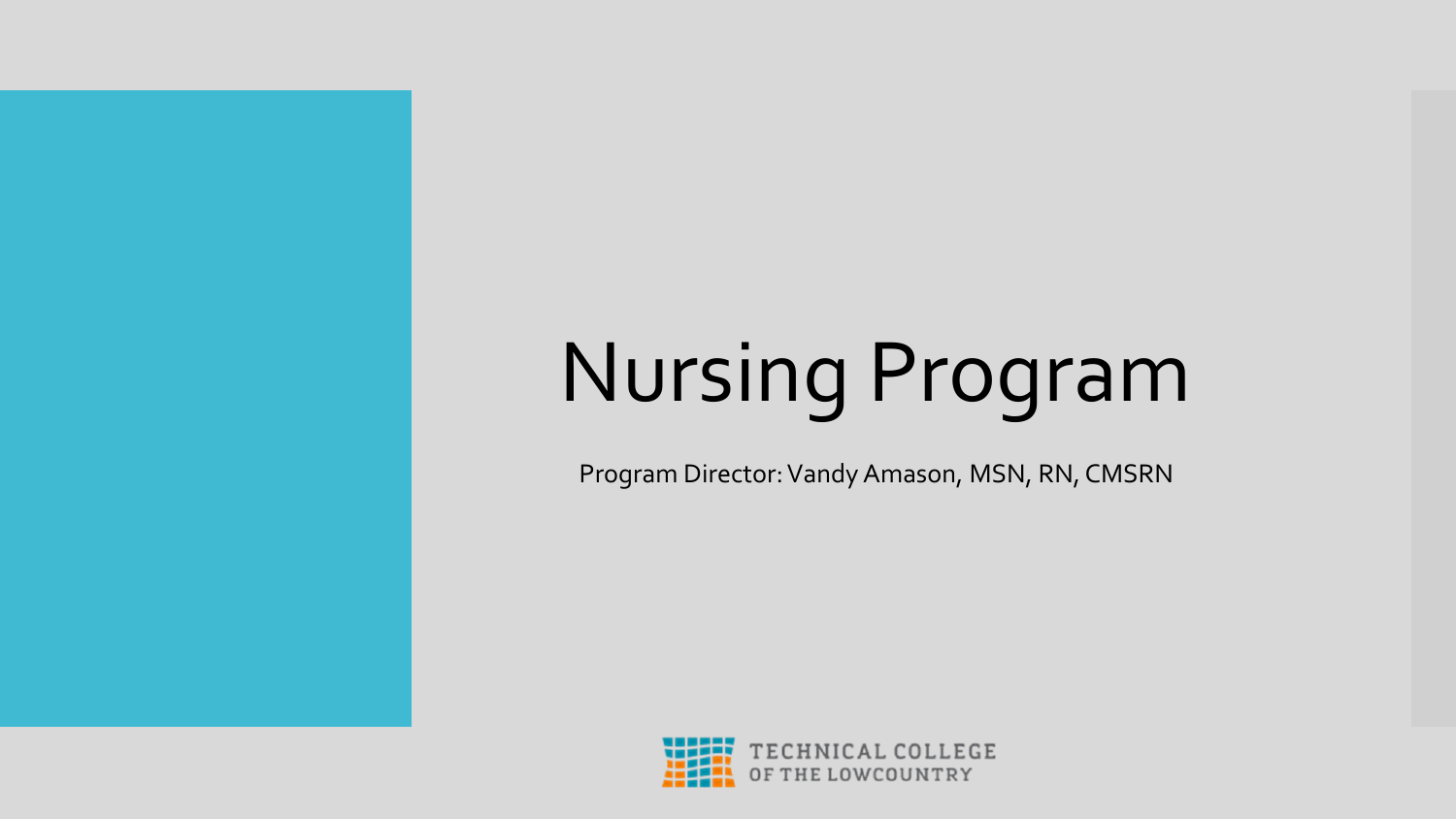#### Accredited:

- Accreditation Commission for Education in Nursing (ACEN)
- Fall and Spring Entry
- Accepts 40 students in Fall & 40 students in Spring

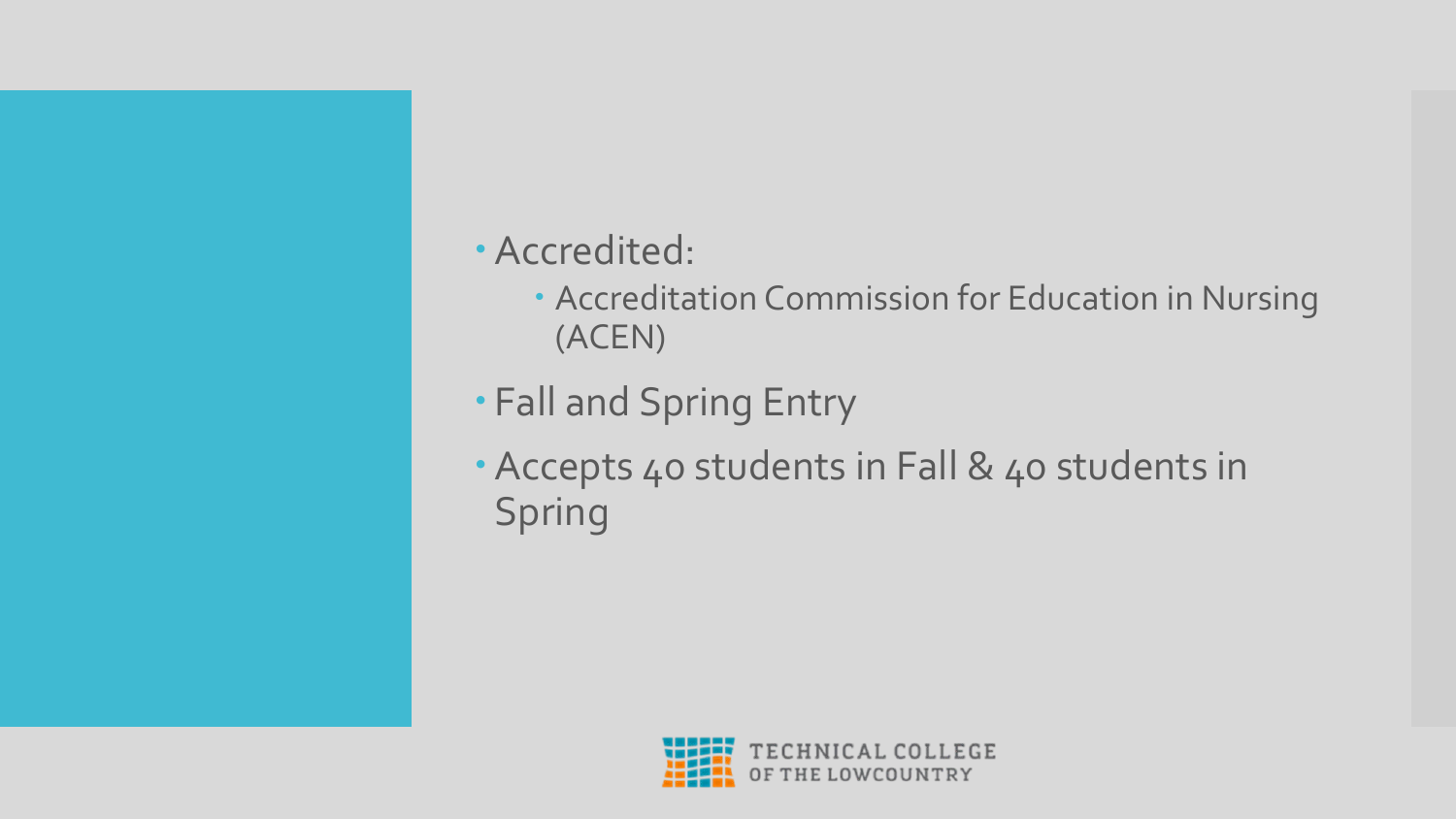#### 3 Different Options

• Multi entry/Multi exit Program

- **PN Option** (Fall & Spring start)
	- Diploma
	- 3 semesters
	- 42 credits
	- Eligible for NCLEX-PN exam (LPN)
- **RN Option** (Fall & Spring start)
	- Associate Degree
	- 4 semesters
	- 68 credits
	- Eligible for NCLEX-RN exam (RN)
- **LPN-AP** (Fall & Spring start)
	- Enter 2<sup>nd</sup> year, first semester
	- Complete in 2 semesters
	- Eligible for NCLEX-RN exam (RN)

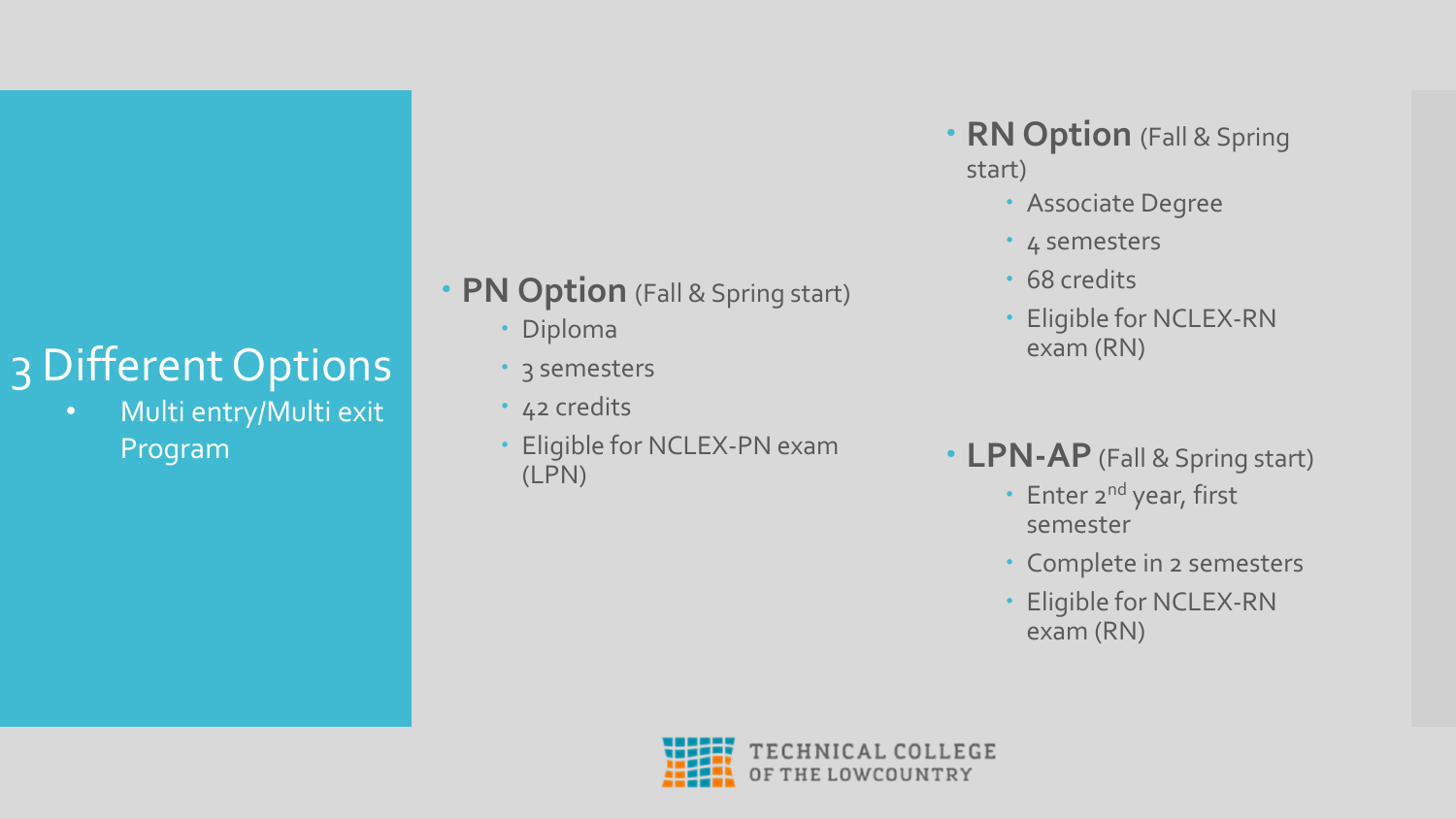# Radiologic Technology

Program Director: Erika Johnson, BS, R.T. (R) (ARRT)

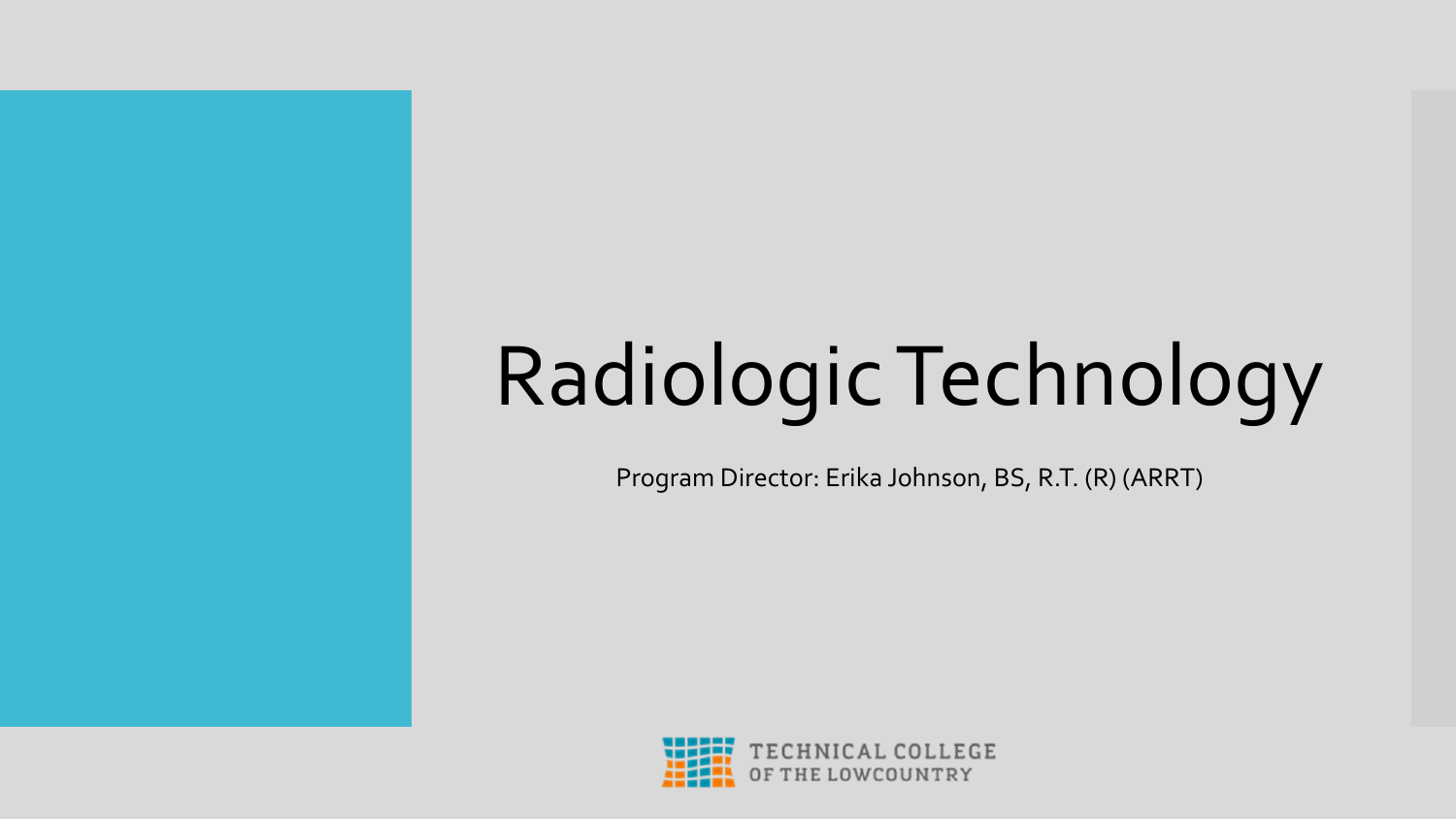- Accredited:
	- Joint Review Committee on Education in Radiologic Technology (JRCERT)
- Fall entry only
- Associate Degree
	- 6 semesters
- Accepts 14-16 students
- Eligible for national registry exam to obtain RT (R).

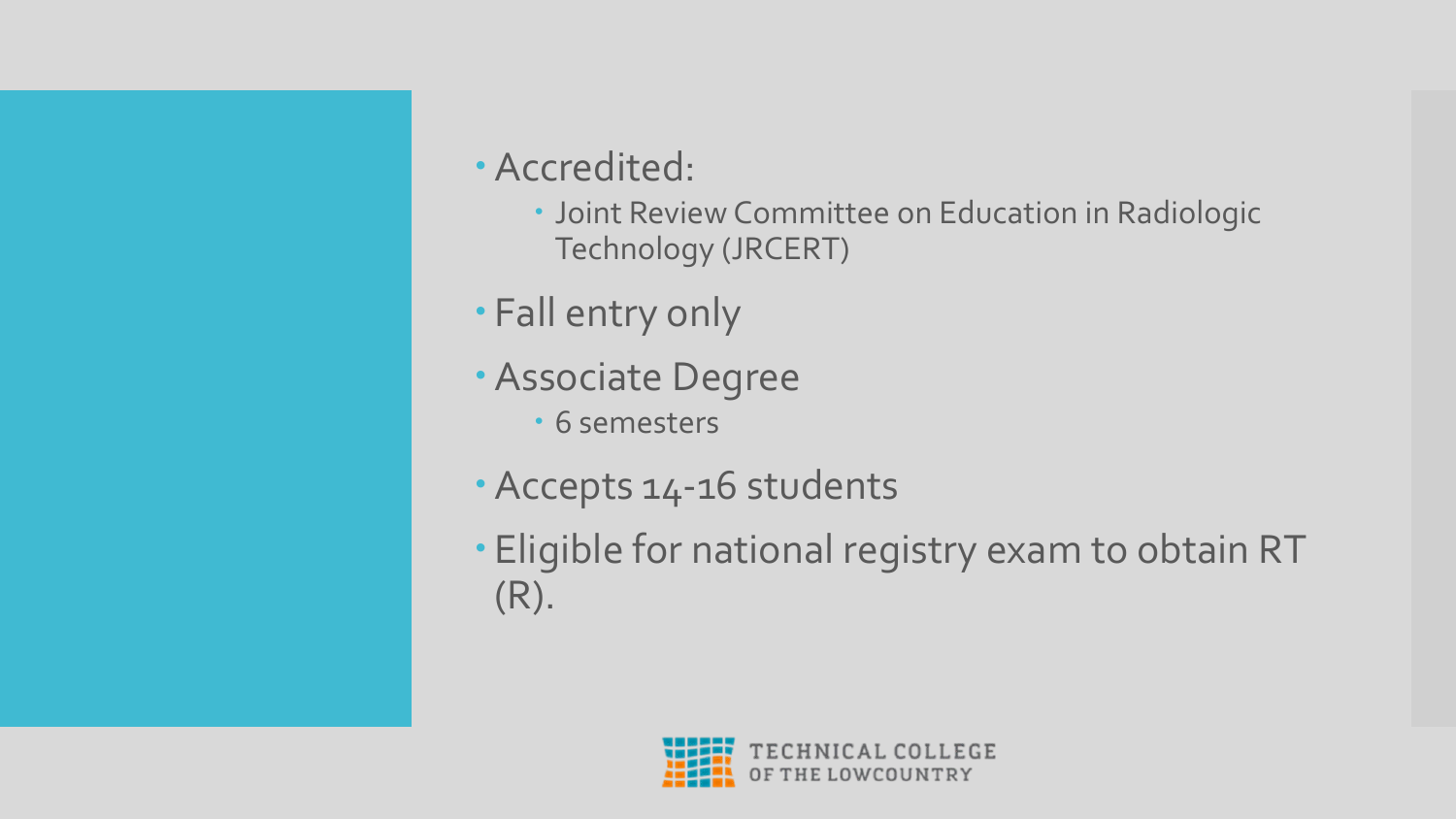## Physical Therapist Assistant

Program Director: Dr. Kara Santana PT, DPT

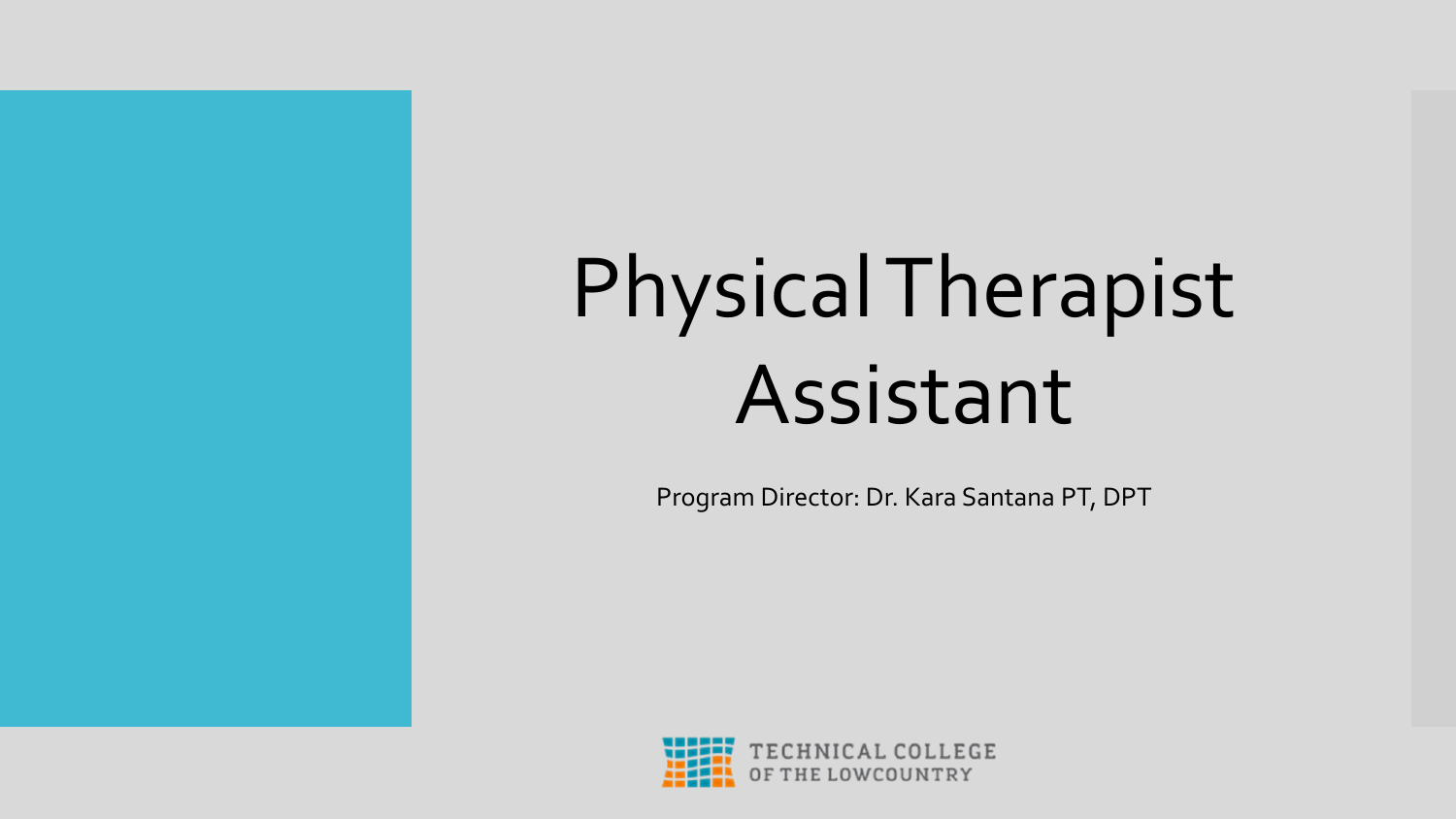

- Commission on Accreditation in Physical Therapy Education (CAPTE)
- Fall entry only
- Associate Degree
	- 5 semesters
- Accepts 16 students
- Eligible to sit for National Physical Therapy Examination (NPTE) and State Licensure

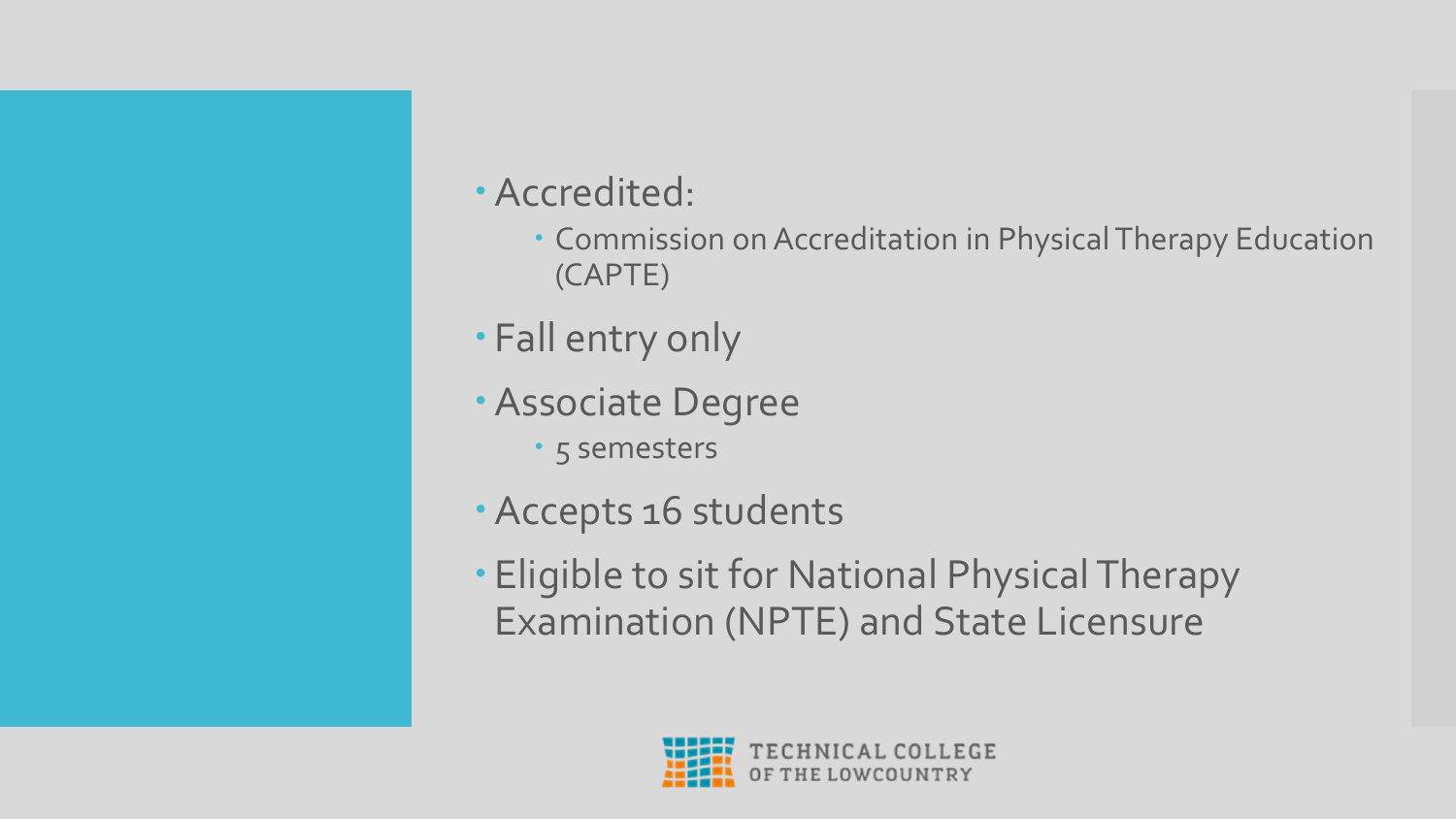# Surgical Technology

Program Director: Ashley Sumner, AS, CST

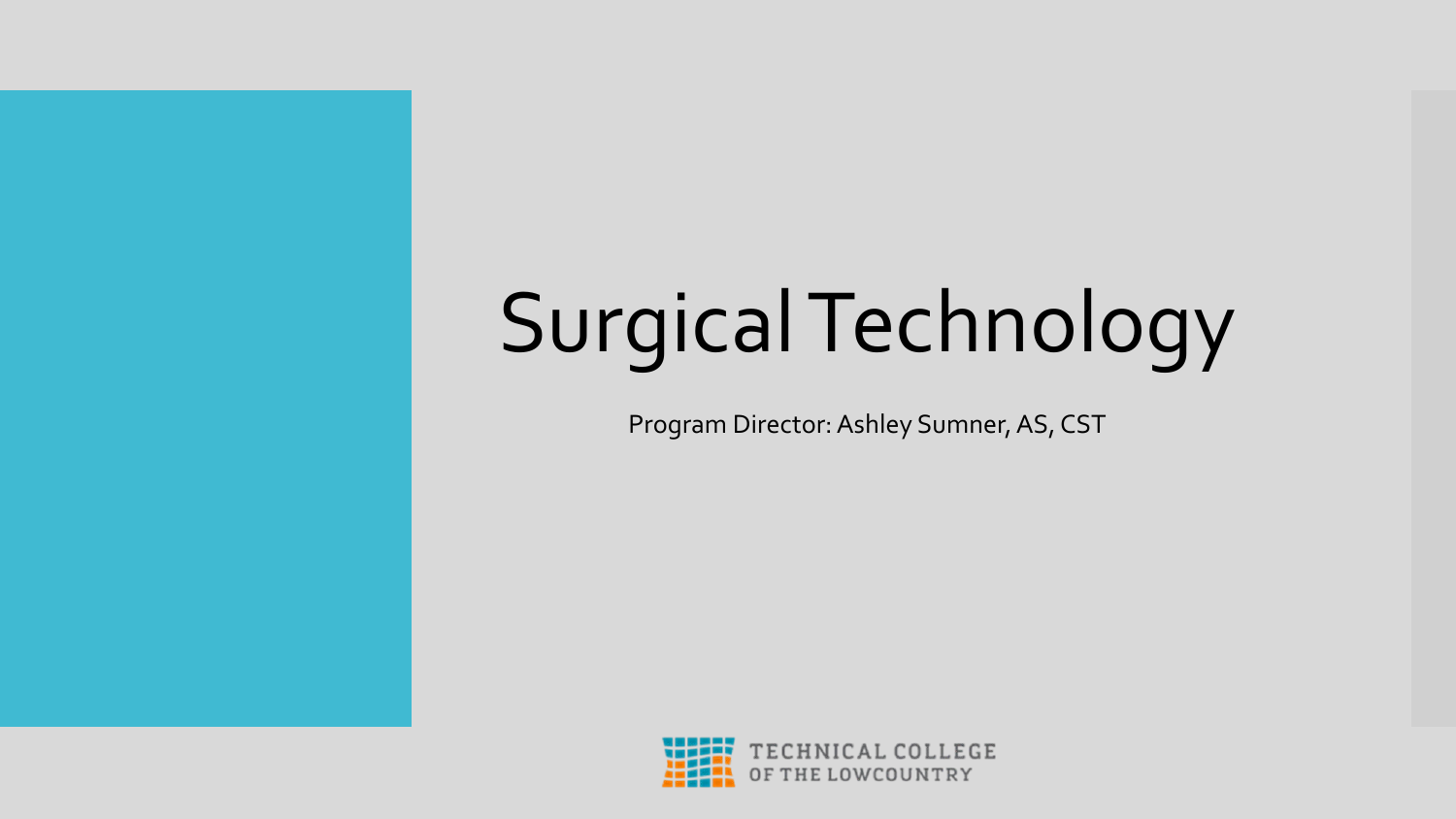- Accredited:
	- Commission on Accreditation of Allied Health Education Programs (CAAHEP)
- Fall entry only
- Associate Degree
	- 4 semesters
- Accepts 12-15 students
- Eligible for national certification exam
	- CST (Certified Surgical Technologist)
	- CSPDT (Certified Sterile Processing and Distribution Technician)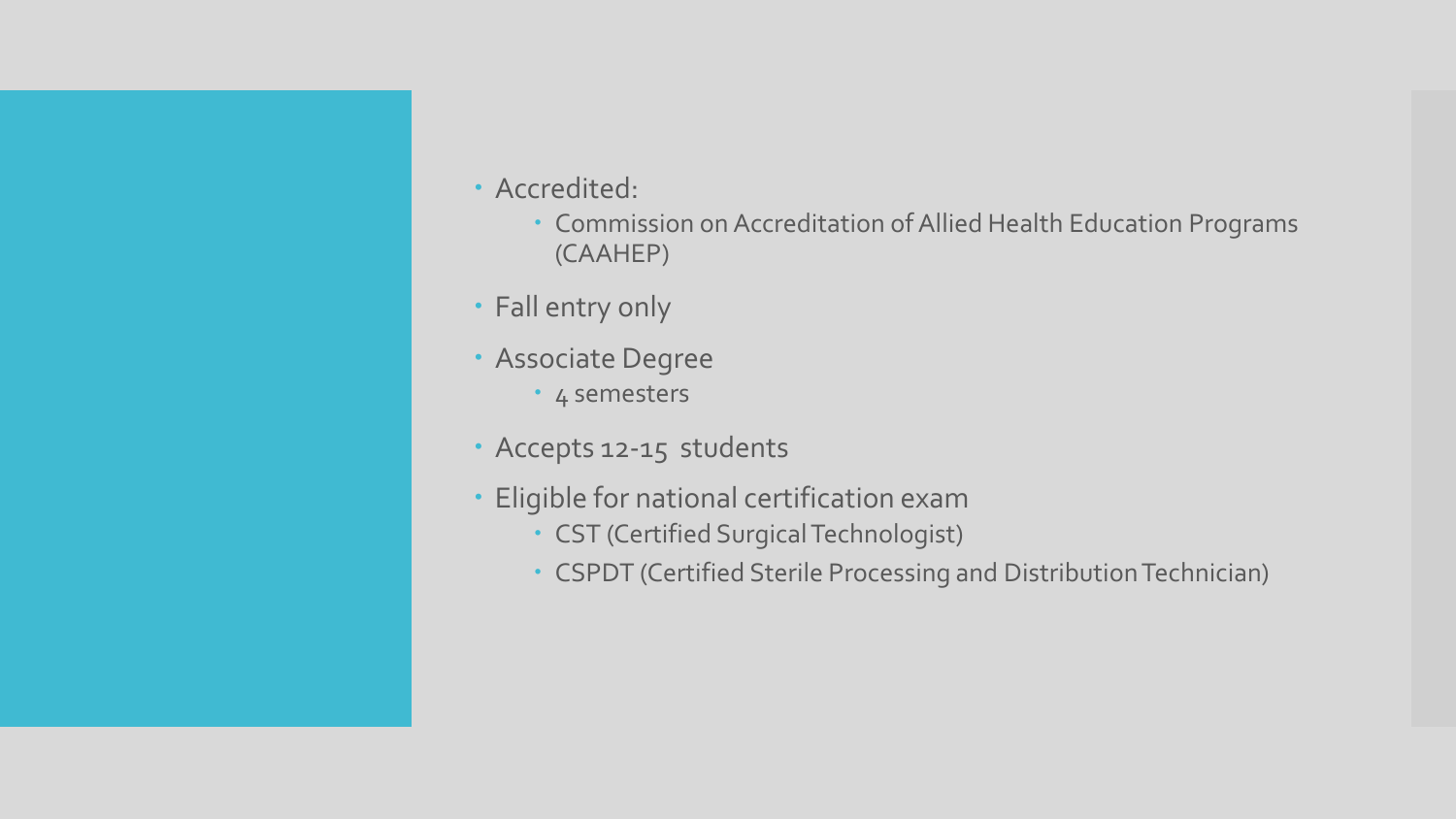# Medical Assisting

Program Director: Jaclyn Valenti, RMA, AS, BA, MEd.

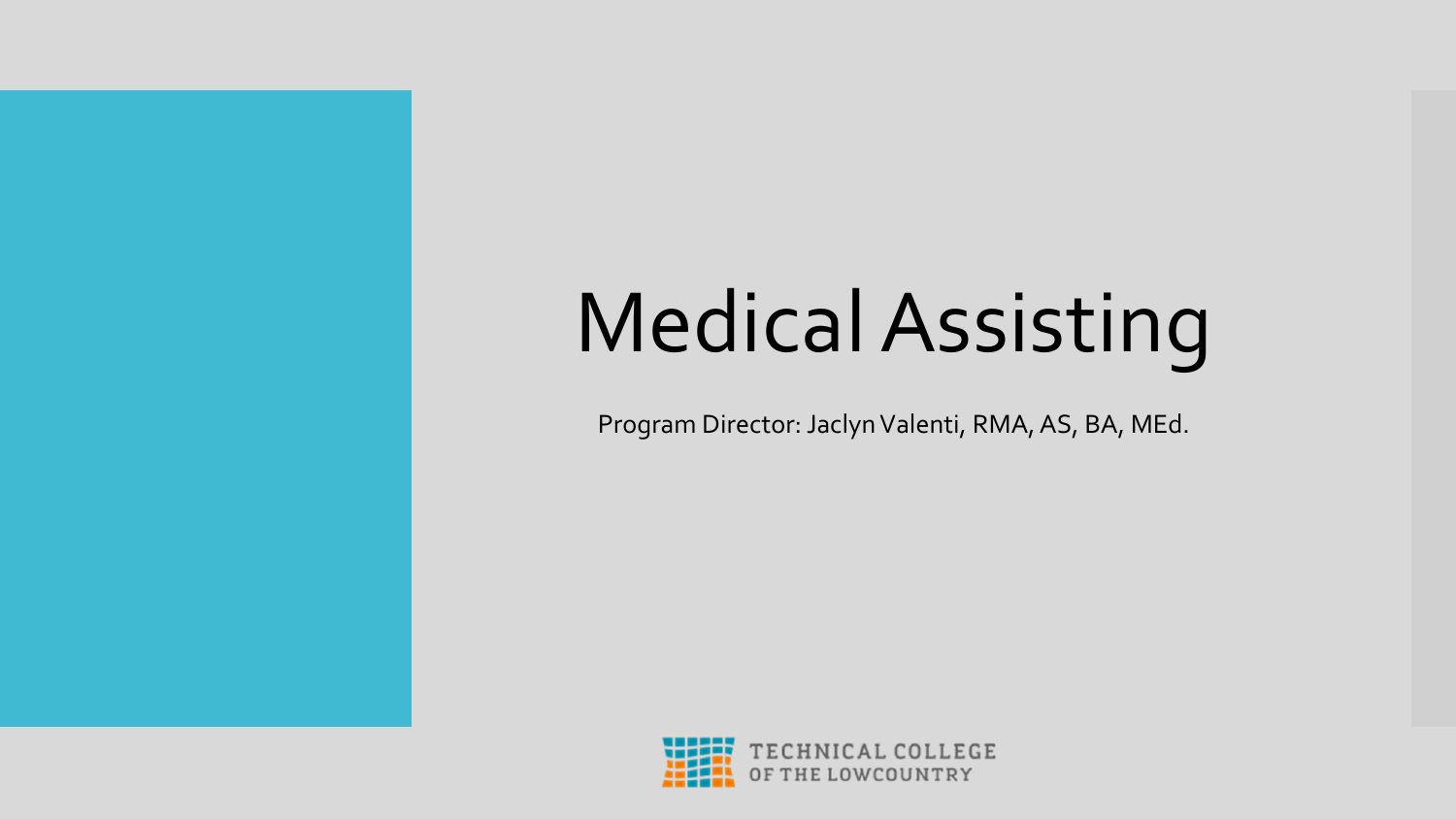- Accredited:
	- Southern Association of Colleges and Schools (SACS)
- Fall entry
- Certificate
	- 3 Semesters (Fall, Spring, Summer)
- Accepts 15 students
- Eligible for the Registered Medical Assistant Exam (RMA) for certification

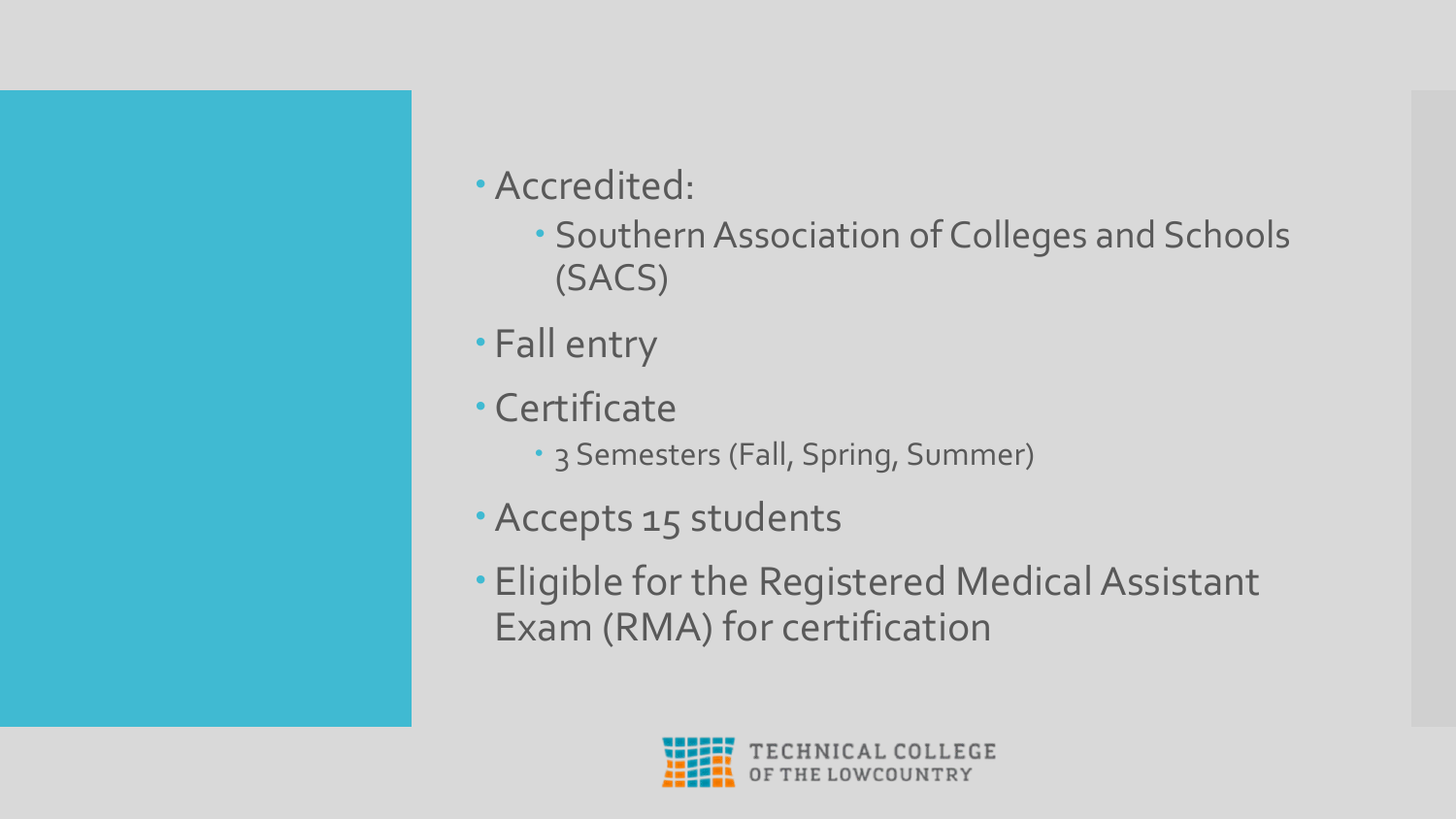## Massage Therapy

Program Director: Denise Van Nostran, LMT, BCTMB, BM, MM

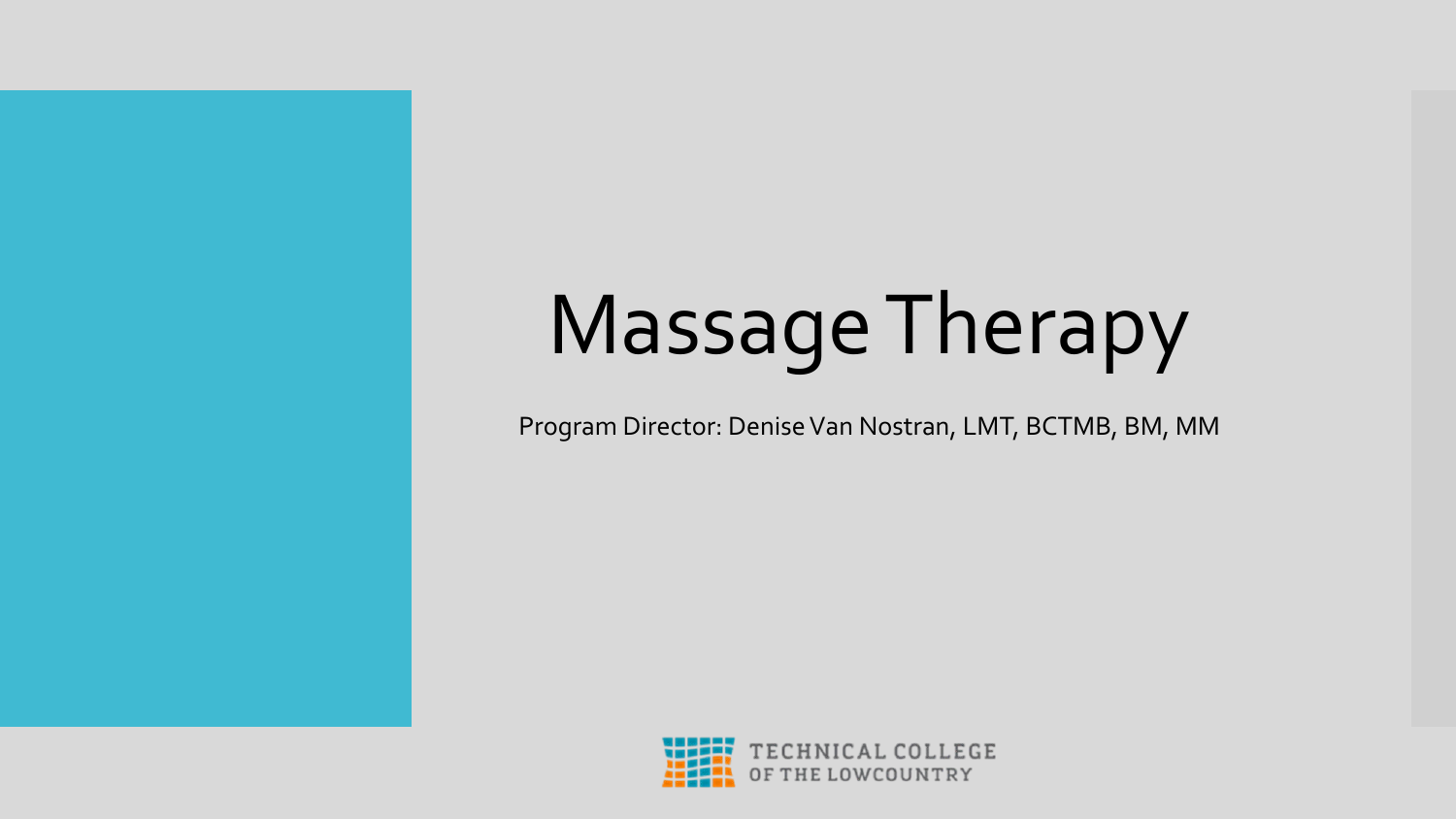- Accredited:
	- Commission for Massage Therapy Accreditation (COMTA)
- Fall entry only
- Certificate program
	- 3 semesters (Fall, Spring, Summer)
- Accepts
	- · 16 students (day)
- Graduates complete Massage and Bodywork Licensing Exam (MBLEX), leading to Licensed Massage Therapist (LMT)

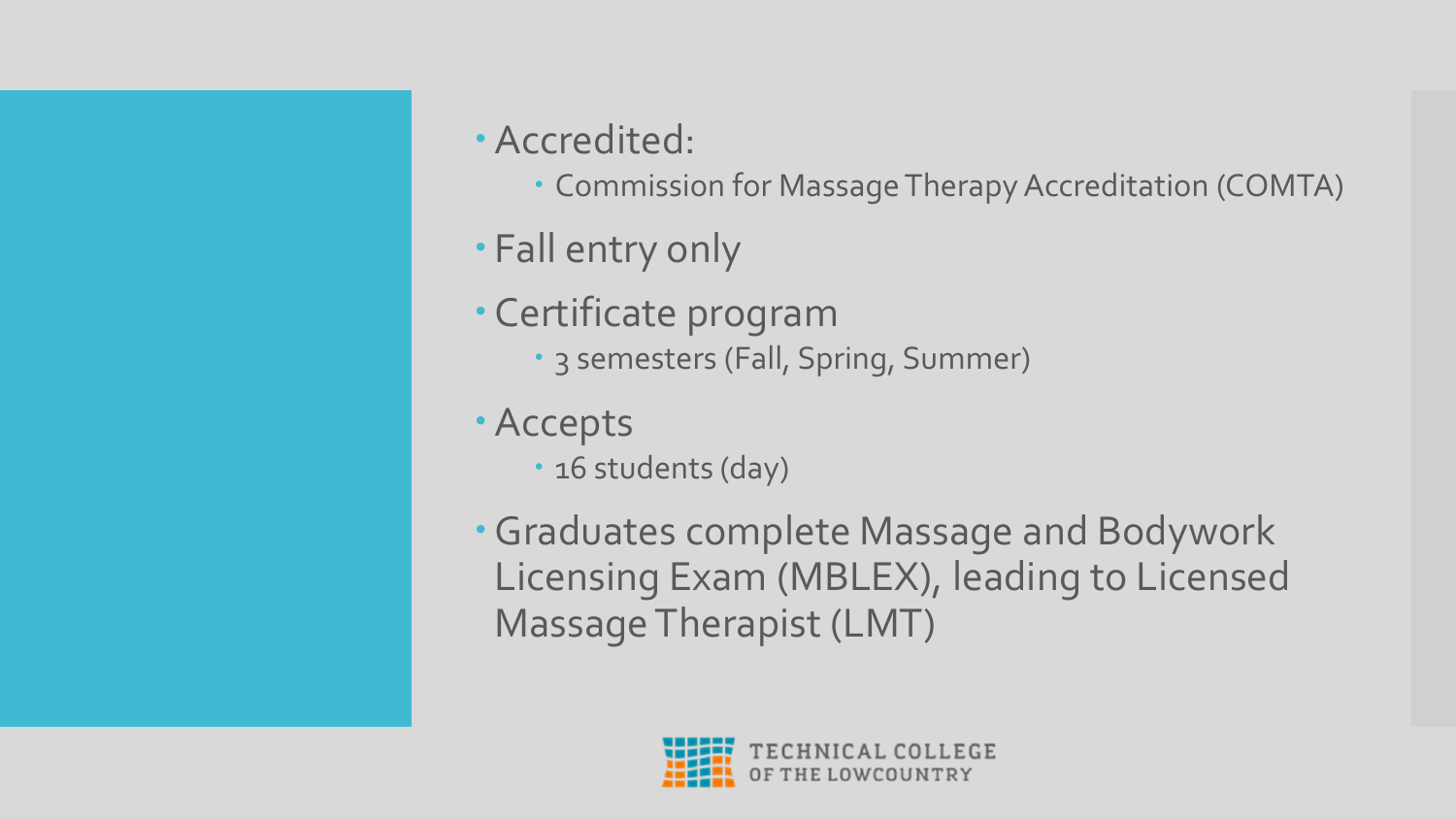#### **TEAS** FAQ'S

- **Which Programs need the TEAS test?** 
	- Nursing
	- Radiology Technology
	- Physical Therapist Assistant
	- Surgical Technology

#### **What is the TEAS test?**

- Tests English, Math, Reading, and Science skills
- **How long are the TEAS scores good for?**
	- 3 years at TCL
- **How many times can you take the TEAS test?**
	- 3 times in a 12 month period
- **How long does the TEAS test take?**
	- Takes about  $3\frac{1}{2}$  hours to complete
- **Where do I take the TEAS test?**
	- Beaufort Campus
	- Testing Center in Building 2
- **Is there a study guide?**
	- At the TCL bookstore
		- TEAS study guide: \$48.00
			- (Prices subject to change at anytime)
- **How much does the TEAS test cost?**
	- \$65 in person
	- \$70 virtual
		- (Prices subject to change at anytime)

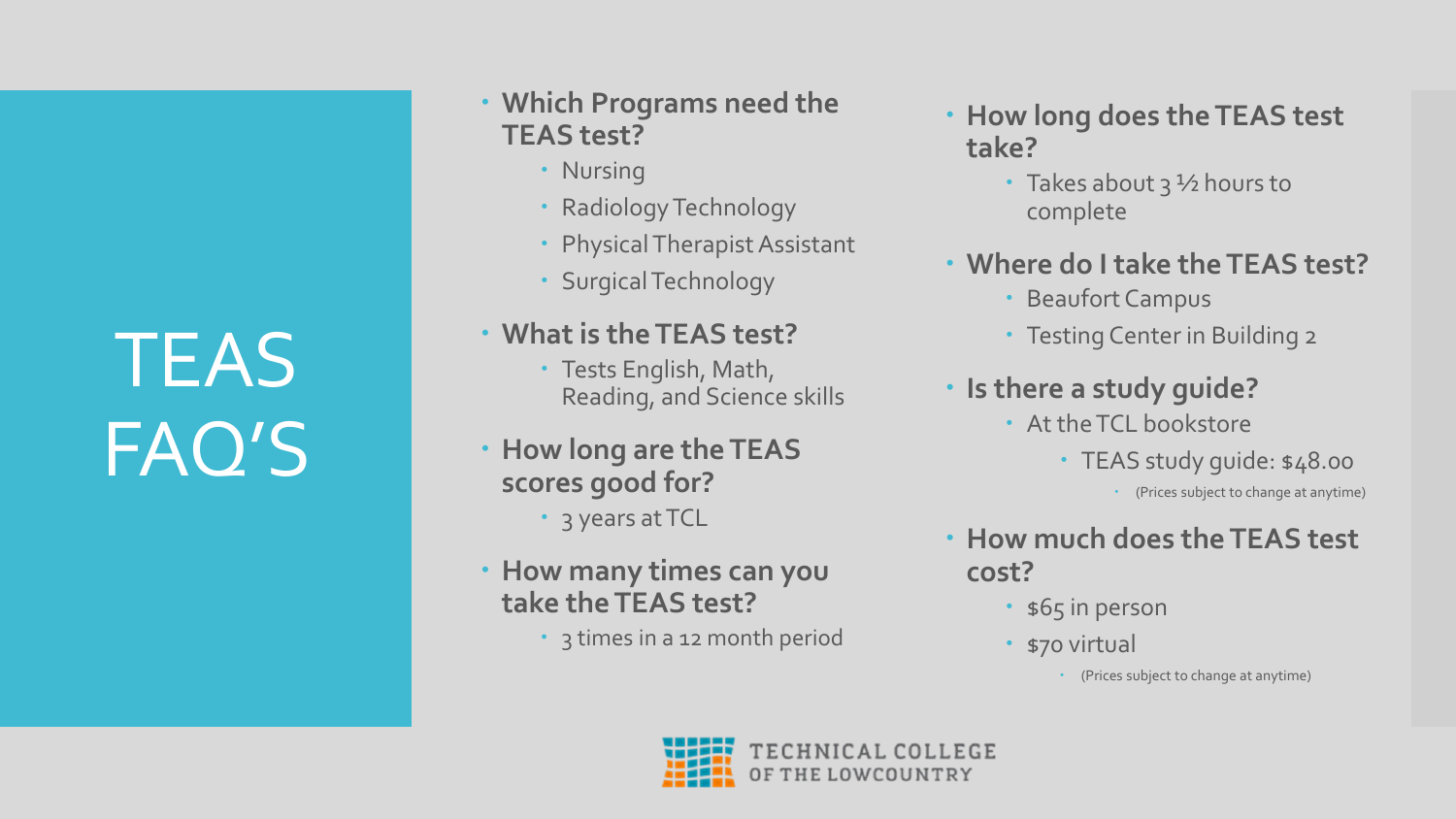#### Achieve 3000 FAQ'S

- **Which Programs need the Achieve 3000 assessment?** 
	- Nursing
	- Radiology Technology
	- Physical Therapist Assistant
	- Surgical Technology

#### **What is the Achieve 3000 assessment?**

- Reading & Writing **Comprehension**
- **How many times can you take the Achieve 3000 assessment?**
	- It is not a pass/fail assessment
	- You will continue on from the score you have left off on
	- Scores update the first of every month
- **How long are the Achieve 3000 scores good for?** • 3 years at TCL
- **What is the score that is needed for program entry:**
	- 1300 for all Associate degree programs
- **Where do I take the Achieve 3000 assessment?** 
	- Beaufort Campus
- **How much does the Achieve 3000 assessment cost?**
	- It is a free assessment.

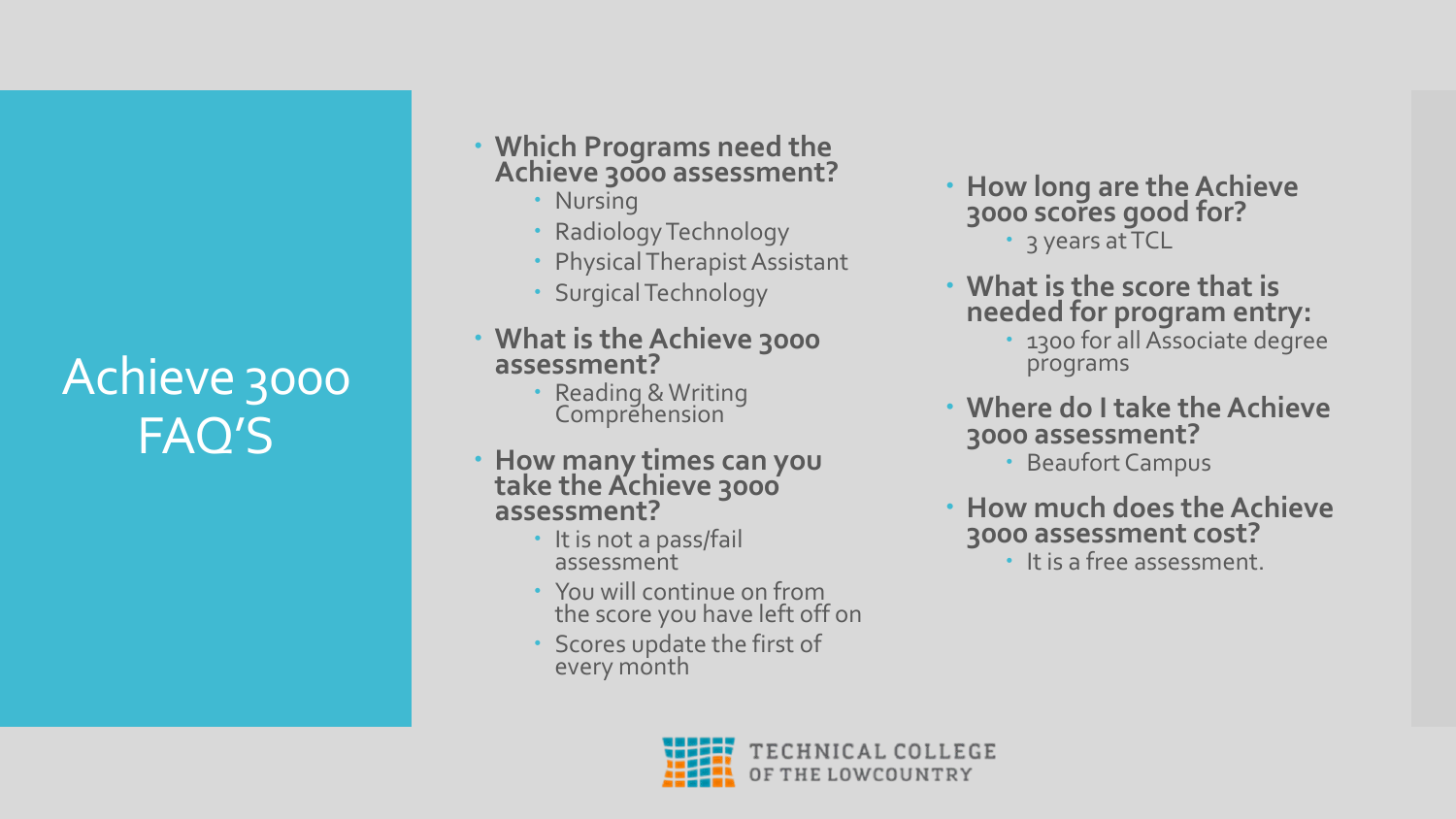#### TCL Accreditation

- Southern Association of Colleges and Schools (SACS)
- Are there expirations on courses?
	- Math and Science courses have a 5 year expiration